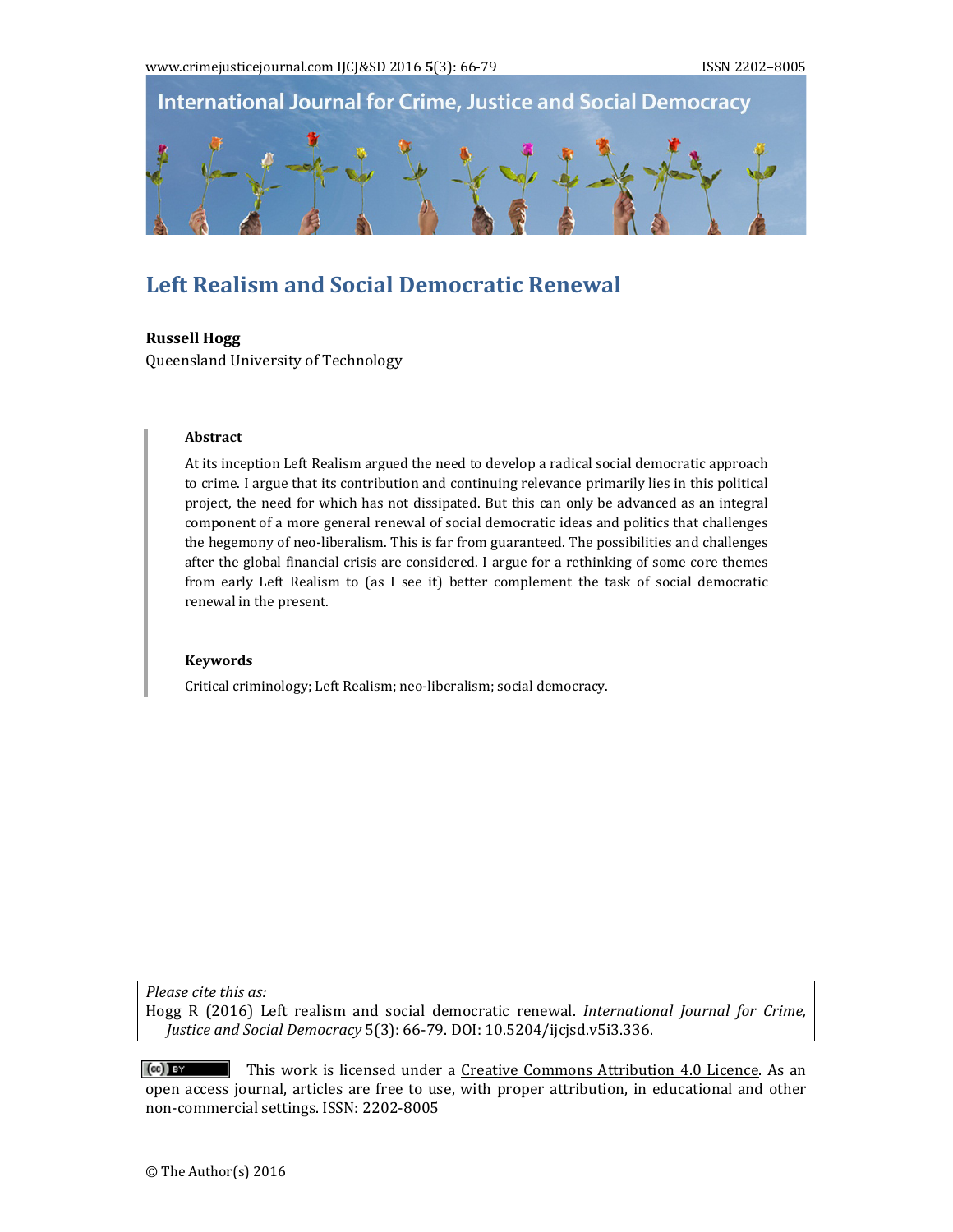## **Introduction**

The Left realist project in criminology was initiated in the 1980s with the central aim of developing a social democratic approach to crime (see Taylor 1981 for an early Left realist argument although he did not invoke the label; Currie 1985; Hogg 1988; Jones, Maclean and Young 1986; Kinsey, Lea and Young 1986; Lea and Young 1984; Lowman and MacLean 1992; Matthews and Young 1986). Its heyday was the decade from the early 1980s to the early 1990s. Work in the field continued, although more sporadically and with more of a focus on theory or specific issues and less on the original idea of developing a wide-ranging, social democratic crime agenda (DeKeseredy and Schwartz 2010, 2012; Lea 2002; Walklate 2015). The publication of Roger Matthews' *Realist Criminology* (2014) provides a welcome occasion for reflection and debate on the contemporary relevance and role of Left Realism.

I argue that the principal contribution of Left Realism was and remains political in nature. Left realists made the case for a distinctive social democratic politics of crime. It reflected the sense that crime had become newly politicised, a vital electoral battleground and an important ingredient in hegemonic political strategy. Nothing has changed in this regard, but adopting this perspective suggests  $-$  as I will argue in the first half of the paper  $-$  that the past history and present role of the Left realist project must be considered in the context of shifts across the broader political landscape over the last 30 years, the rise of neo-liberalism, the impact of populism (in penal politics and politics at large), the decline of the Left and the prospects of social democratic renewal in the wake of the global financial crisis (GFC) and the contemporary outpouring of popular protest around the world. I take the view that Left Realism must work in concert with the wider politics of social democratic renewal. In the second half of the paper I revisit some of the key themes in the original Left realist project and consider how they might be recast in the light of present conditions.

# **Hope and fear: The paradox of neo‐liberalism and the failures of social democratic politics**

In the years immediately following Margaret Thatcher's victory in the 1979 general election in Britain (and Ronald Reagan's in the US presidential election in 1980), the Left across the Anglophone world continued to display a general optimism about the political future. The birth of Left Realism reflected this optimism and shared in it. It was not dimmed (and may even have been buoyed) by an awareness of the radicalism of the New Right. Many foresaw resistance that might open the way to a radical Left alternative. It was not to be. The hegemonic political project of the Right prevailed, eclipsing the post-war social democratic consensus and the pivotal roles of the welfare state and Keynesian economic management. Neo-liberalism became entrenched as the new political orthodoxy in many parts of the world. The public issues that animated politics in the  $1960s$  and  $1970s$  – poverty, inequality, re-distribution, social rights, combatting corporate power – were buried behind the promise of personal freedom, enlarged choice and widespread prosperity, courtesy of 'the market'. Criminologists with progressive political leanings continued to engage with the theoretical, research and policy issues of the day, but Left Realism not surprisingly lost some of its political bearings. Its prospects of revival as a political project are entwined with the more general revival of social democratic politics – a wider ranging renewal of progressive political ideas, energy, organisation, strategy and confidence. This is far from guaranteed.

Under the reign of neo-liberalism many have prospered economically but, for many others, the era is one of 'vertiginous' anxieties (Young 2007) and a growing precariousness in personal, family, work and community life. Pervasive anxiety has been a major source of the conservative appeal to harsh policies on crime, welfare, immigration and other social issues. The Right took the advantage on two fronts: the pursuit of free market policies that overwhelmingly favoured the wealthy few over the poor and middle classes and the promise to contain and repress the social fall-out from these same policies.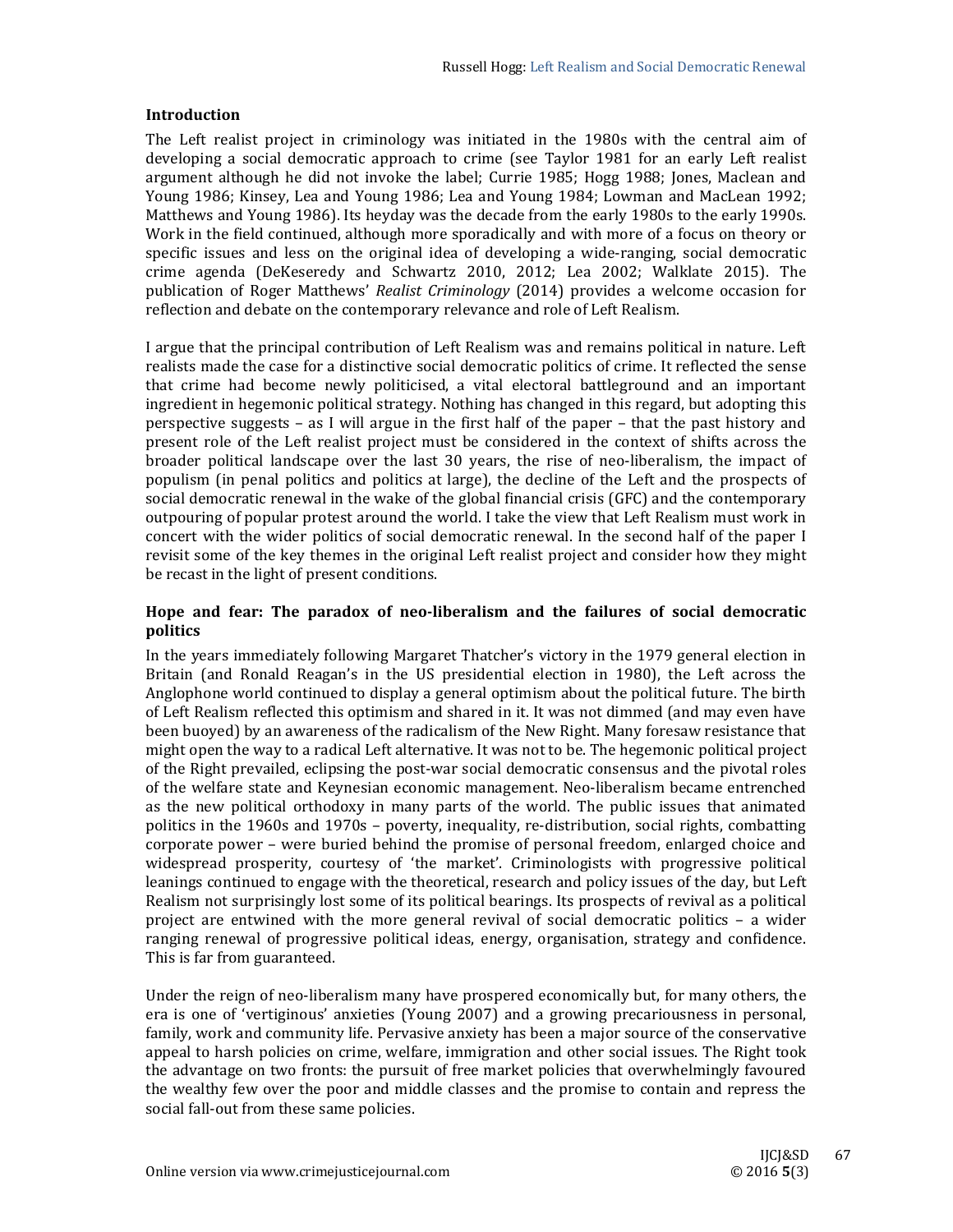The social democratic Left has singularly failed to lay bare the responsibility of the Right for the insecurities and instability the latter so deftly exploits. If street crime in the 70s could be successfully pinned by the Right on the supposed moral flabbiness and permissive social policies associated with the welfare state, then the great waves of financial crime and near collapse of the global economy in the GFC should, one would think, have been able to be sheeted home to the greed, licence and amoral personal and corporate behaviour unleashed by the Right's deregulatory policies and free market ideology. It was Thatcher and Reagan that lit the fuse that blew up the global economy in 2008, with dire social consequences for millions of people who lost their homes, their jobs and their savings. Pervasive criminality in the financial sector was an undeniable fact contributing to the crisis. Yet not only were there no significant criminal prosecutions, neo-liberal dominance has remained largely unshaken in the aftermath (Ferguson 2012; Hogg 2013b). The many lessons of the GFC are yet to be fully digested. The most important might be that this was not just an economic crisis but, as David Marquand (2015: 2) has suggested, 'also a crisis of the *moral* economy [emphasis added]'.

Parties of the Left and centre Left are inhibited from effectively making this argument because they accepted Thatcher's argument that there was no alternative to her neo-liberal agenda. This also reduced them to practising a mostly managerial or technocratic politics from which the confident, inspiring vision of a more equal, socially just world largely disappeared. Social democratic politics has thus struggled for purpose and relevance.

Much the same story can be told with respect specifically to law and order. Centre Left leaders like Bill Clinton, Tony Blair and many (state) Labor Party leaders in Australia were convinced of the need to take law and order seriously (just as the Left realists had counselled), but in their haste to avoid being outflanked on the Right, they simply borrowed right-wing rhetoric and policies, sometimes even amplifying them to boost their *bona fides* (on Clinton see Walker 1997: 318, 324-326; on Blair see Blair 2010: 55-57).

## **The current political malaise**

The upshot is that the Right still owns the terms of the political conversation even as, issue by issue, many of their policies remain unpopular and are a source of widespread disaffection. Governments of both the Right and the Centre Left have often imposed policies (on, for example, privatisation, corporatisation of education and health services, and stripping support for the poor) that are not popular, but political convergence has left voters with little real choice. Nonetheless, strong public feeling still imposed limits on neo-liberal ambitions. Many of the social democratic reforms of the  $60s$  and  $70s$  – those of Labor/Labour governments in Australia and Britain and Johnson's 'Great Society' programmes – survived the neo-liberal assault: environmental regulation, consumer protection laws, work and product safety laws, antidiscrimination laws, and the repeal of overtly racist immigration laws, to name a few. They are now too entrenched to be wound back or even to be recognised and celebrated as significant social democratic reforms.

The neo-liberal marketisation of so many other areas of everyday life, including politics itself, and the corruption, insecurities and cynicism it has brought in its wake has fed a growing disaffection with conventional politics and declining trust in public institutions (Coggan 2013; Hay 2007; Marquand 2015). This is where neo-liberalism in economic and social policy connects to the growing political salience of law and order, for the crisis of trust and confidence fuels the turn to punitive rhetoric and policies as a key political tactic to engage the disaffected, tap public anxieties and shore up flagging legitimacy. Political disenchantment has also increased the attraction of third parties and independents, and deepened involvement in social movement politics to the exclusion of traditional mass party politics (feminism, environmentalism, identity politics, on-line activism, and so on). These movements can claim huge successes on many issues, but the 'big' questions of social inequality, wealth redistribution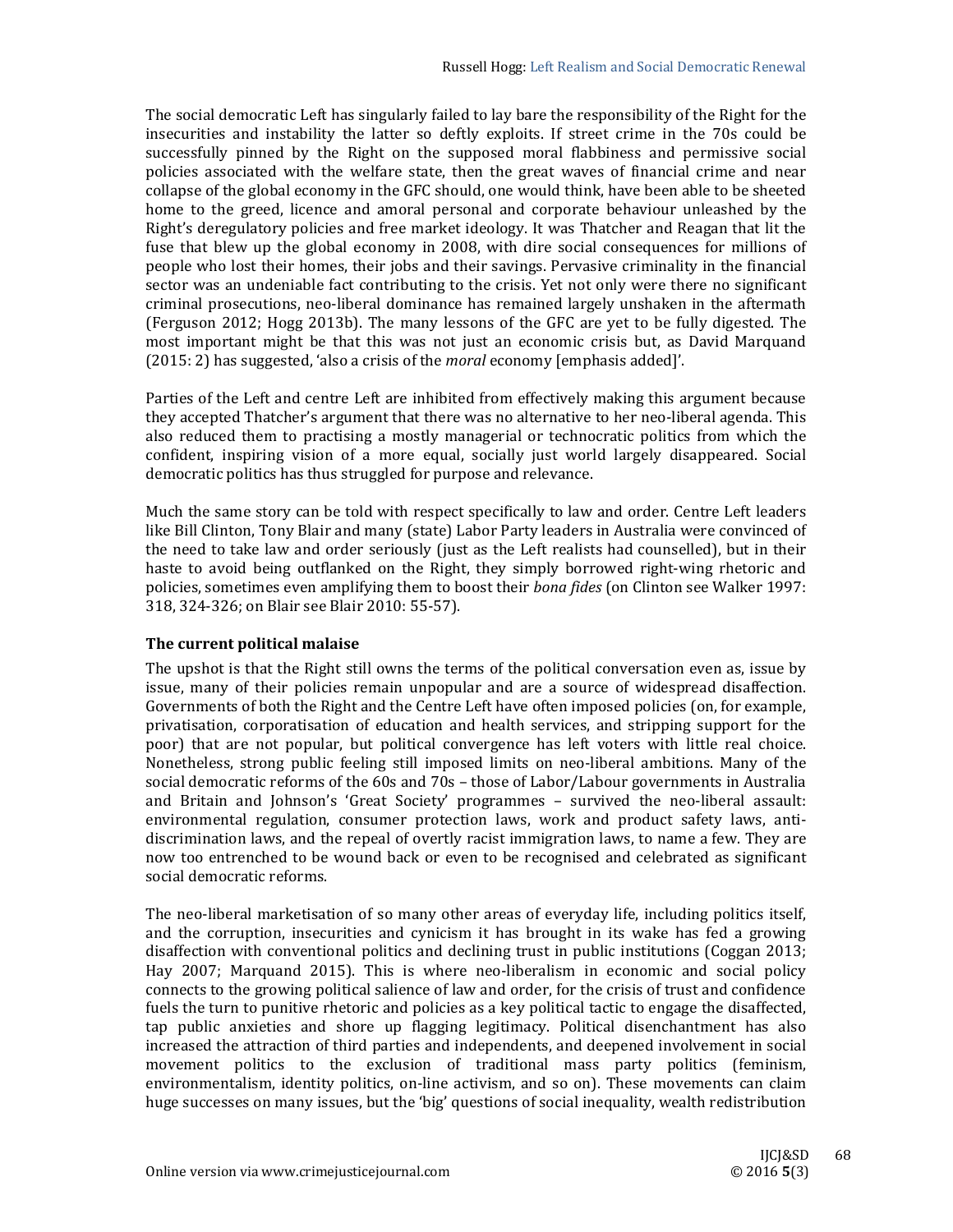and tackling power and privilege cannot be addressed without an over-arching social vision and hegemonic political strategy.

Large-scale, enduring political reform requires broad social coalitions and a shared vision of a just social order. It also depends on deepening democratic institutions and practices both to advance a progressive hegemonic politics and to defend gains against inevitable backlash. Unfortunately, the major democratic advances made across large parts of the globe since the 1990s (in Latin America, Eastern Europe, South Africa and some parts of South East Asia) appear to be giving way to a growing 'crisis of democracy' that is affecting both new and old democratic states (Coggan 2013). Democratic disaffection can tempt people to reach for or accept (often incrementally) authoritarian solutions, a wide variety of which is also on offer in today's world (Kampfner 2010).

## **The challenge of populism**

The rise of populism is a further symptom of the current democratic malaise. Left Realism in the 1980s was a political response to the role of crime in an emerging 'authoritarian populism' (Hall et al. 1978), but it was eclipsed by the populism it sought to challenge (Pratt 2006). Right wing populist parties and movements have recently grown in size and influence in the US (the Tea Party), UK (UKIP), Australia (a variety have come and gone since One Nation) and across large parts of Europe, often with street crime as one symbolic focus linked to other core obsessions with immigration, xenophobia and welfare. Left wing populist movements and parties (like Occupy, the Arab Spring, Syriza in Greece and the *Indignados* and Podemos in Spain) are also proliferating as part of a more general upsurge in popular protest across the globe (*The Economist* Intelligence Unit 2013; Mason 2013). The drivers of protest movements are diffuse, overlapping and constantly shifting and evolving: economic distress, inequality, unemployment, political repression, government austerity, deficient public services, environmental degradation, public safety, corruption, cronyism and corporate abuses. In several cases (the uprisings of the Arab Spring in Tunisia and Egypt; protests in Brazil and Turkey) a local incident or demonstration was the trigger that set off a larger, prolonged protest movement directed at the heart of political power. Popular disaffection is in many places widespread and deeply felt and there is a roiling volatility just below the surface of daily life.

Although there is diversity there are also some common features. There is firstly the deeply ingrained distrust of the political and corporate establishment. Secondly, there is the return to political and popular visibility of questions of inequality and fairness that are registered in other developments such as the unlikely popularity of French economist Thomas Picketty's (2014) socialist tome, *Capital in the Twenty-First Century*. Thirdly, there is a self-conscious refusal and rejection of conventional forms of political organisation and expression (parties, manifestoes, political programmes, ideology). The movements often lack any clearly defined political purpose, ideology or strategy, being more in the nature of collective expressions of indignation and angry disavowal at the conduct of political and economic elites and the performance of established institutions.

'Populist' is freely used by commentators as a pejorative that captures what they regard as the emotional, non-rational, politically directionless (or simply anti-political) and aberrant character of this new politics. (Criminologists have done much the same thing in their critical accounts of penal populism: Hogg 2013a). This cries out for reassessment, especially in light of the alienating effects of the managerialism that dogs contemporary mainstream politics. A growing literature, from diverse disciplines and standpoints, has sought to balance the traditional rationalist bias of political theory and discourse with a proper recognition of the role of emotions in politics (Haidt 2013; Laclau 2007; Moisi 2009). Caricatures of populism are challenged. Far from being a perversion of healthy democratic politics, it is a dimension of the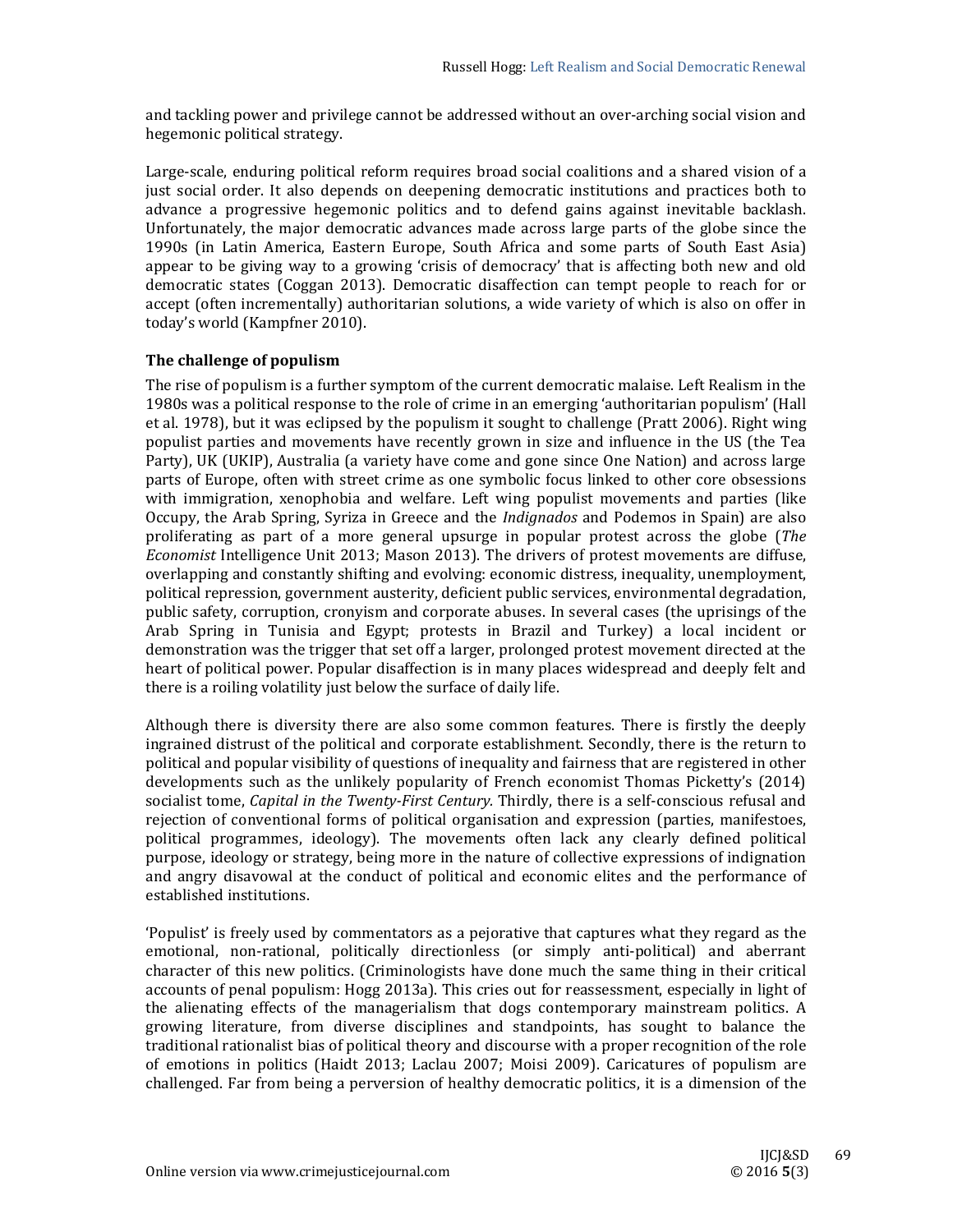normal democratic practice of politics and needs to be taken much more seriously at large and in penal politics more specifically (Hogg 2013a; Quilter 2014).

## **Reviving social democracy**

The resurgence of global protest and return of inequality as a political issue suggest the times may favour a rethinking and reinvention of Left social democratic politics. Thinkers from across a broad Left spectrum have laid down markers for such a revivalist project (Hall, Massey and Rustin 2013; Judt 2010; Marquand 2015). But there are major challenges in the way of such a task. Foremost is the challenge of connecting politically (which is to also say emotionally) with a wide constituency, or variety of constituencies. How can the Left once again inspire hope and confidence, what were once its hallmarks? If it is to do so, if a renewal of social democracy is at all possible, it will have to take populism much more seriously (Laclau 2007).

Populist politics is accused of offering simplistic solutions to complex problems. However, it also increases access to politics for those who feel themselves excluded or alienated from power and the political process. At its core it contests the increasingly dominant idea of politics as mere administration, a disenchanted realm in which problems are managed and interests coordinated according to technical criteria and pragmatic calculation. It challenges what Margaret Canovan describes as politics stripped of its secular 'redemptive' face and the moral and emotional appeal of the democratic 'promise of a better world through action by the sovereign people' (Canovan 1999: 11). It engages people outside the political class and the older institutionalised channels of communication and influence. It cuts through the increasingly predictable, scripted and alienating verbiage and rituals of contemporary managerial politics. If it is guilty of offering simple solutions, of promising more than it can deliver and raising expectations that are bound to fall short of realisation, this merely confirms that populism is a (usually unacknowledged) dimension of democratic politics in general. It certainly does not justify the condescending dismissals so familiar amongst the commentariat. The populist promise that political power might be made transparent to the popular will:

... is not entirely illusory: it really is the case that people who can manage to believe in the possibility of collective action and to unite behind it can exercise more power than if they give up and concentrate on their private affairs ... Unrealistic visions may be a condition of real achievements as well as being a recipe for disappointment. (Canovan 1999: 13)

The lessons for social democratic politics are many. The importance of a presence in daily life and popular culture (including of course social media nowadays) is underscored. So too is the importance of reviving the idea that politics is educative rather than merely reactive to polls, focus groups and rancorous media campaigns. Reviving radical social democracy presents major political, cultural and social challenges. It may not even prove possible in today's world, but if such a rethinking and reimagining is not attempted, Left politics seems destined to continue down its current path of progressive ossification and irrelevance.

# **Left Realism and social democratic renewal**

I have laboured the general argument concerning the larger question of social democratic political renewal for a reason. If Left Realism is conceived as a political project that aims to exert an enduring influence on the direction of policy and change, this only makes sense if it woven into a viable social democratic politics and narrative  $(Brown 2011)$ . A Left realist criminology offering itself primarily as a theoretical critique of other criminologies - 'liberal', 'administrative', 'Left idealist', and so on - may contribute something to critical intellectual debates in criminology (see Matthews 2014), but it also risks contributing to less healthy trends towards fragmentation (Bosworth and Hoyle 2011) and evangelism (Brown 2002; Carlen 2011). This works against the sort of non-sectarian collaboration and dialogue within broadly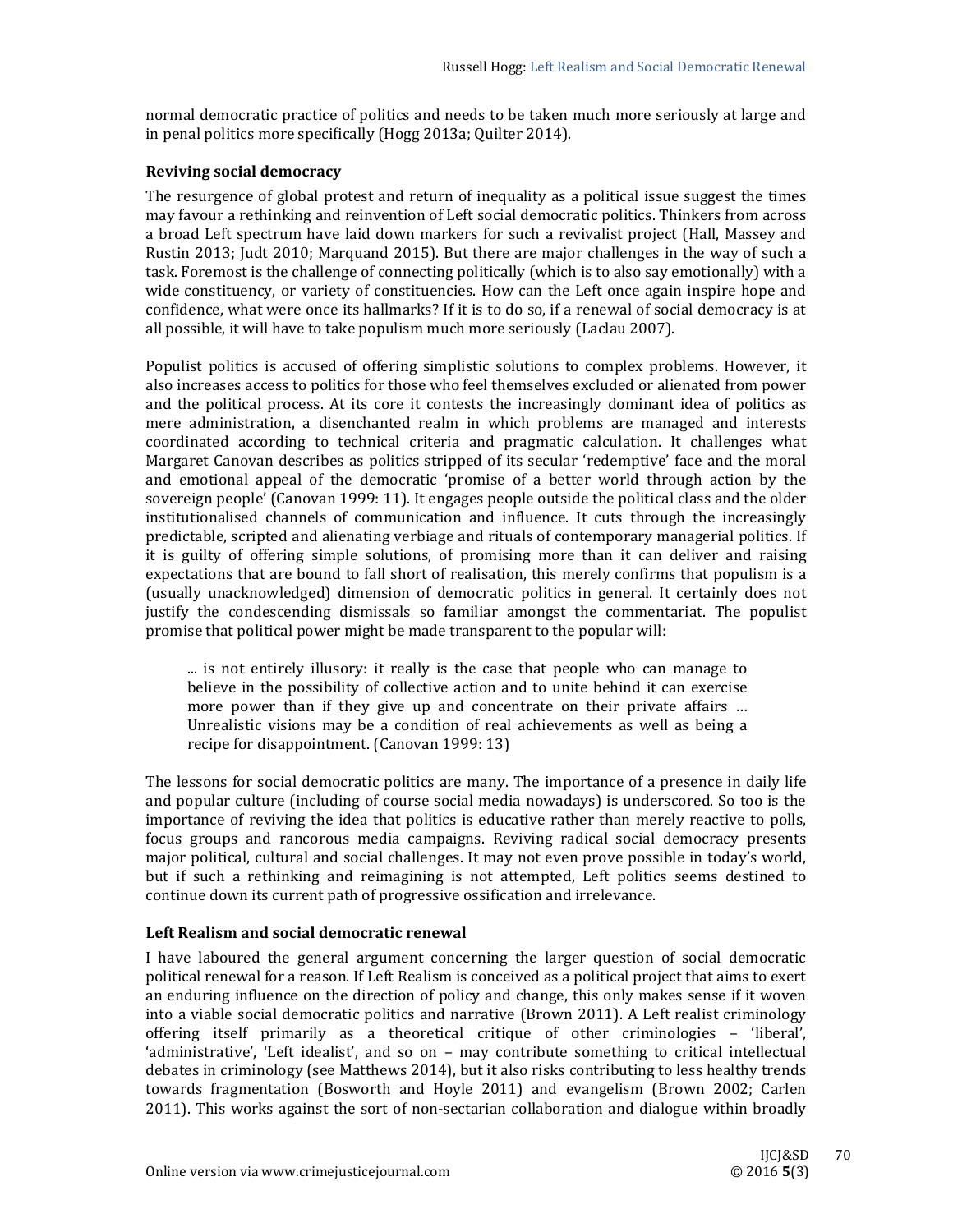progressive research, policy and practitioner communities that may best serve Left Realism as a political project. Left Realism, like social democratic renewal at large, should eschew sectarianism in favour of a broad-based, open, ecumenical ethos, a political composite that draws (as contemporary progressive political essayists like Marquand in Britain and Dionne in America argue) on 'the most resonant traditions within our political culture' (Marquand 2015: 17; Dionne 2012). It needs to be concerned with the nitty-gritty of policy and with evidence, but also with political values and popular narratives in which law and order concerns are articulated with a larger social democratic political vision and project. Fundamentally, it has to challenge head-on the assumptions of neo-liberalism in economics, politics and popular culture.

It is here that, in rethinking Left Realism for the twenty-first century, useful bearings can be taken from that seminal contribution to critical criminology, *Policing the Crisis* (Hall et al. 1978). Written before the election of Margaret Thatcher and the rise to dominance of neo-liberalism, its account of the growing political salience of crime and of the 'drift' toward a 'law and order society' was deeply prescient (also see Hall 1979). It showed that far from being a marginal political issue, crime and law and order concerns were central to the public experience of the British crisis in the 1970s and to the efforts of the political Right to fashion a hegemonic strategy that would secure popular consent for its 'solutions', blending neo-liberalism and authoritarianism, a 'free economy' enforced by a 'strong state' (Gamble 1988). Essential to the Right's success (and to Hall et al.'s 1978 analysis, one heavily influenced by the Italian Marxist, Antonio Gramsci  $(1971)$  was the struggle at the level of everyday experience and common sense. Crime – and certain crimes in particular (like 'mugging') – symbolised, or were made to symbolise, so much more than mere violations of the law: the impact of non-white immigration on the transformation of urban neighbourhoods; threats to national identity; declining economic fortunes; and the failings of the welfare state. Crisis was thereby experienced as, and in some degree reduced to, a crisis of social order whose solution would be found in the recourse to tough law and order measures. Some key Left realist themes might be reconsidered in this light.

## **Taking crime seriously: Local/global**

The foremost task Left Realism set itself was to get the Left to take crime seriously, to abandon the habit of downplaying its gravity, dismissing evidence of popular fears as exaggerated and disproportionate, as mere moral panic instigated by the media or cynical political forces. A social democratic approach to crime, they argued, must take seriously the concerns of ordinary citizens, especially those without power and influence or the means to look after themselves. This was underscored by the fact that everyday personal and household crime (assaults, theft, and so on) was heavily concentrated in poor and socially marginal communities. The unequal distribution of crime compounded all the other forms of distress battled by those at the bottom of the social heap in an unequal society. Crime most gravely affected those who could least afford to protect themselves or withstand its impacts. Moreover, tough political rhetoric on law and order designed to assuage middle-class fears did not translate into effective local responses to crime for those most affected. One problem was that the unequal impacts of crime were masked in official statistics and victim surveys that presented a general, usually national, picture of crime and crime trends. A scaling down of methods was needed to capture the realities of crime at a local level in the most affected communities. This was linked to demands for greater responsiveness and accountability of police and other institutions responsible for managing local crime.

Patterns of inequality, concentration and compounding have, if anything, increased in the last 30 years in many places. The increasing commercialisation of security has allowed those who can afford it to further insulate themselves from the effects of crime by purchasing ever greater and more technologically sophisticated forms of security. This protection does not stop at crime but often involves erecting borders against conditions and categories of people regarded as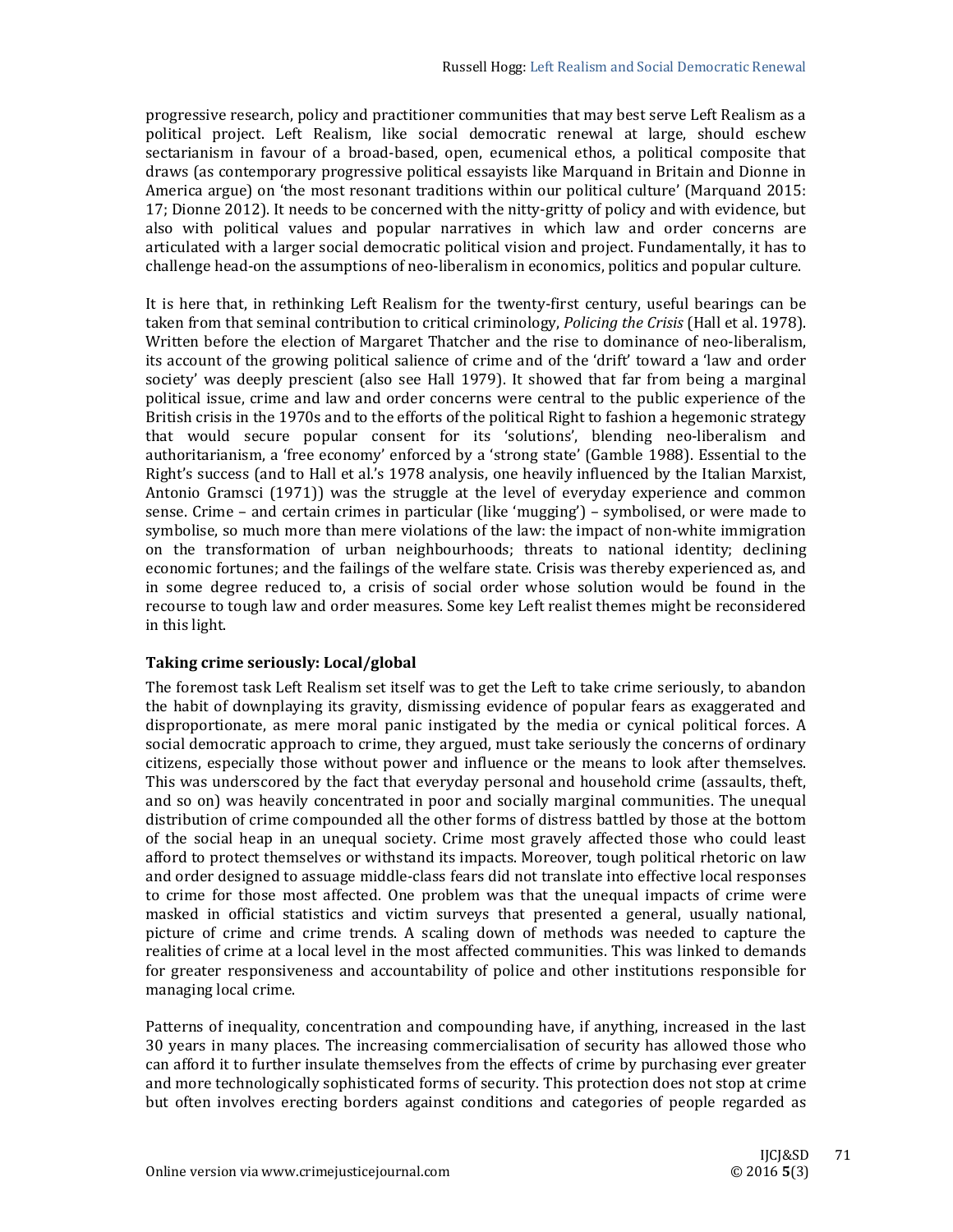troubling or suspect in some way – rowdy youth, minorities, the poor – with attitudes towards such groups increasingly framed by discourses of crime and disreputability. A growing emphasis on crime prevention and managing risk has thus fed into more generalised modes of social exclusion based on categorical suspicion. Those who cannot afford to purchase entry to the secured, increasingly privatised spaces of modern life are left to fend for themselves in the badlands beyond, where they are exposed to ever greater crime risks and cycles of victimised/victimising behaviour (Davis 1990; Genn 1988).

The need to address the deeply unequal distribution and impacts of crime at the local level remains undiminished. But the earlier focus of the realists on responsive and accountable local policing needs to be pushed further to embrace other criminal justice institutions (notably courts and corrections) and other domains of public policy. Justice reinvestment is one strategy that has this potential: to simultaneously make the link and redress the imbalance between shrinking local social provision in the neediest communities and the churning of people from these communities through an expanding criminal justice system and back to the same communities, usually with the net effect that local social, economic and crime problems are exacerbated rather than ameliorated (Allen and Stern 2007; Bales and Nagin 2011; Brown, Schwartz and Boseley 2012). Justice reinvestment (like most reform ideas) can be steered in a variety of directions. The struggle to frame it within a social democratic politics is therefore imperative (Brown 2011). At the same time, the fact that it can appeal to others  $-$  fiscal conservatives and liberals – should be seen as a political advantage.

The example of justice reinvestment illustrates a larger point: that it is also important to scale up the analysis from the local to regional, national and global levels. Crime increasingly ramifies across borders. This is obviously true of organised crime, terrorism and other crimes that are transnational in nature, but it is also true in the sense that some crimes (the phenomenon of 'mugging' in the 1970s or even a single local crime like the 1992 abduction and murder of twoyear old Merseysider James Bulger) resonate well beyond any particular locality, inflecting public fears and conditioning political responses. More fundamentally, the forces that shape local crime problems are never just local in provenance. Consider impacts of deindustrialisation, collapsing local employment, the hollowing out of inner cities, and systematic home foreclosures that socially eviscerated whole streets and neighbourhoods in many US cities in the GFC: it is necessary to make the connection between larger structural forces driving growing social inequality and polarisation and local crime and safety problems. Complementary policies are required to tackle both.

A particular challenge confronts social democratic politics in the global era, both generally and in relation to crime. Although there is nothing new about geo-political divides and gross inequalities between societies of the global North and global South, new media and communications technologies and cross-border travel and mobility permits as it motivates increasing numbers of people to both think *and act* globally. Inequalities are driving behaviour in novel ways. A *sense* of relative deprivation and feelings of humiliation, injustice or indeed hope for a better future translate into asylum seekers fleeing armed conflict and persecution, economic migrants, terrorists, people traffickers, drug cartels, and many others, acting to a degree and in ways unknown before. Poor and rich worlds, zones of chaos and zones of prosperity, are linked in manifold new ways.

Crime is consequently also politicised in novel ways. It is, for example, increasingly linked to questions of national security. Fear of crime in local communities is, then, not just a function of local crime but is conditioned by faraway events and global anxieties. Local and global are newly intertwined. It is necessary, therefore, to set the unequal and concentrated effects of crime at the local level and *within* nations in the context of the gross inequalities in crime and violence *between* nations and regions (Currie 2009) and recognise the growing interconnections between the two. US demand for illicit drugs and supply of guns fuels organised violence (and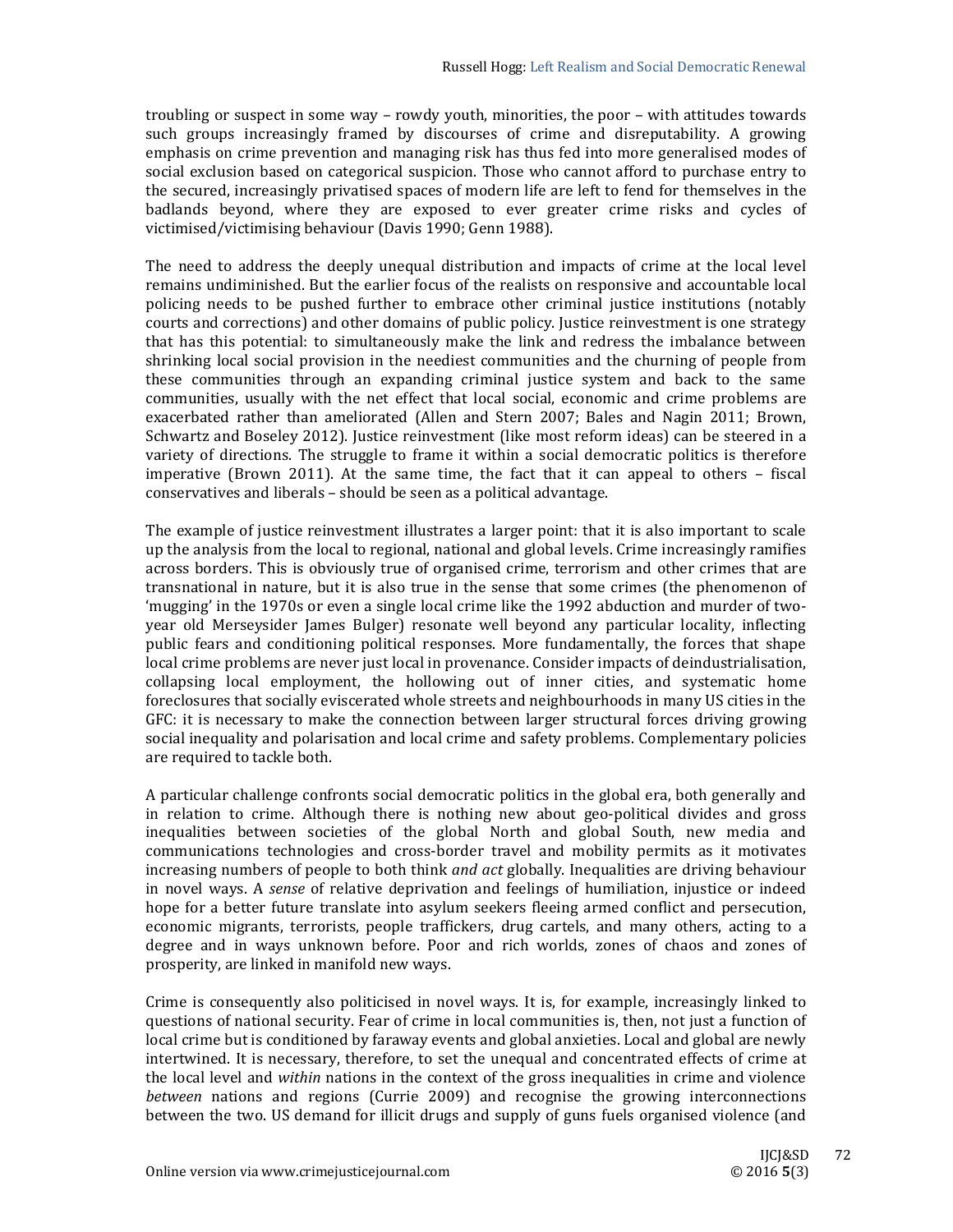corruption) on a massive scale in parts of Latin America where drug cartels, private militias and police and armed forces are locked in conflict. This is in turn linked to extreme levels of violence played out on the streets of some of America's inner cities, where armed gangs confront increasingly militarised police. It is not enough, therefore, to focus on local crime problems without also addressing the structural conditions, illegal markets and chains of activity in which they are embedded.

A common response to the insecurities (job losses, novel criminal and other threats) produced by globalisation in the rich world is defensive in character. People are increasingly drawn to xenophobic parties and movements that promise to slash foreign aid and shut national borders to immigrants, asylum seekers and other unwanted intrusions from the outside world. The social democratic Left is confronted with the very difficult issue of how to reconcile the traditional commitment to the idea that the first responsibility of a nation state is the security (economic and social as well as physical) of its own citizens with the imperative of addressing global problems of inequality, poverty and environmental crisis, a dilemma made all the harder by the fact that its own constituencies are the most vulnerable to the adverse effects of change and thus to the appeal of right-wing populists.

There is no simple way through this issue. Crimes like terrorism, Internet pornography and online fraud, and problems like people movements, climate change and financial interdependence are unavoidably global in nature. It is illusory to believe that nations can any longer shield themselves from the troubles of the outside world (or that there is any longer a simple 'inside' and 'outside', that the local is not also global).

## **Taking the penumbra of crime seriously: Incivilities and anti‐social behaviour**

In stressing the importance of an effective response to street crime left realists were careful to distinguish their position from the 'broken windows' approach of US Right realists. The latter promoted a 'zero tolerance' approach not only against street crime but also minor disorders and incivilities. Their argument was that, left unchecked, such disorder fuelled public fears and community deterioration, which ultimately led to more serious crime (Wilson and Kelling 1982). Left realist criticisms reflected their genuine concern for the civil liberties implications of such an approach as well as their sense that it would compound local alienation from the police, inhibit cooperation and reduce effectiveness in addressing 'real' crime problems (Kinsey, Lea and Young 1986; also see Matthews 1992). The British Labour Government under Tony Blair was (once again) more influenced by the Right realists, launching a controversial legal crusade against anti-social behaviour. The critical responses to this and other such measures where legally prohibited conduct is ill-defined and police enjoy enormous discretion raises real concerns, but it may be time to reconsider the efficacy of a reflex legalist, civil liberties posture on these issues.

The realities are that street disorder has always been, and remains, a central concern of the police and when considered in context (rather than in terms of abstract legal categories) crime and disorder are not always so easily disentangled. As well, in other contexts (like racial abuse and vilification or sexual harassment) the Left generally supports more not less efforts at controlling borderline illegal behaviours that offend and humiliate and which they often see as belonging on a continuum with, or symptomatic of, much more serious problems of victimisation and discrimination. The crucial issue is not whether, but how, various forms of anti-social behaviour should be policed. The problem, at least in the Australian context (and I suspect elsewhere), is that policing public order has so often involved excessive and discriminatory responses, like arresting individuals for pissing in laneways or swearing at police, with the disproportionate burden falling on young people, the poor, the homeless and minorities. (In the Australian context, Indigenous people are massively disproportionately affected by such laws.)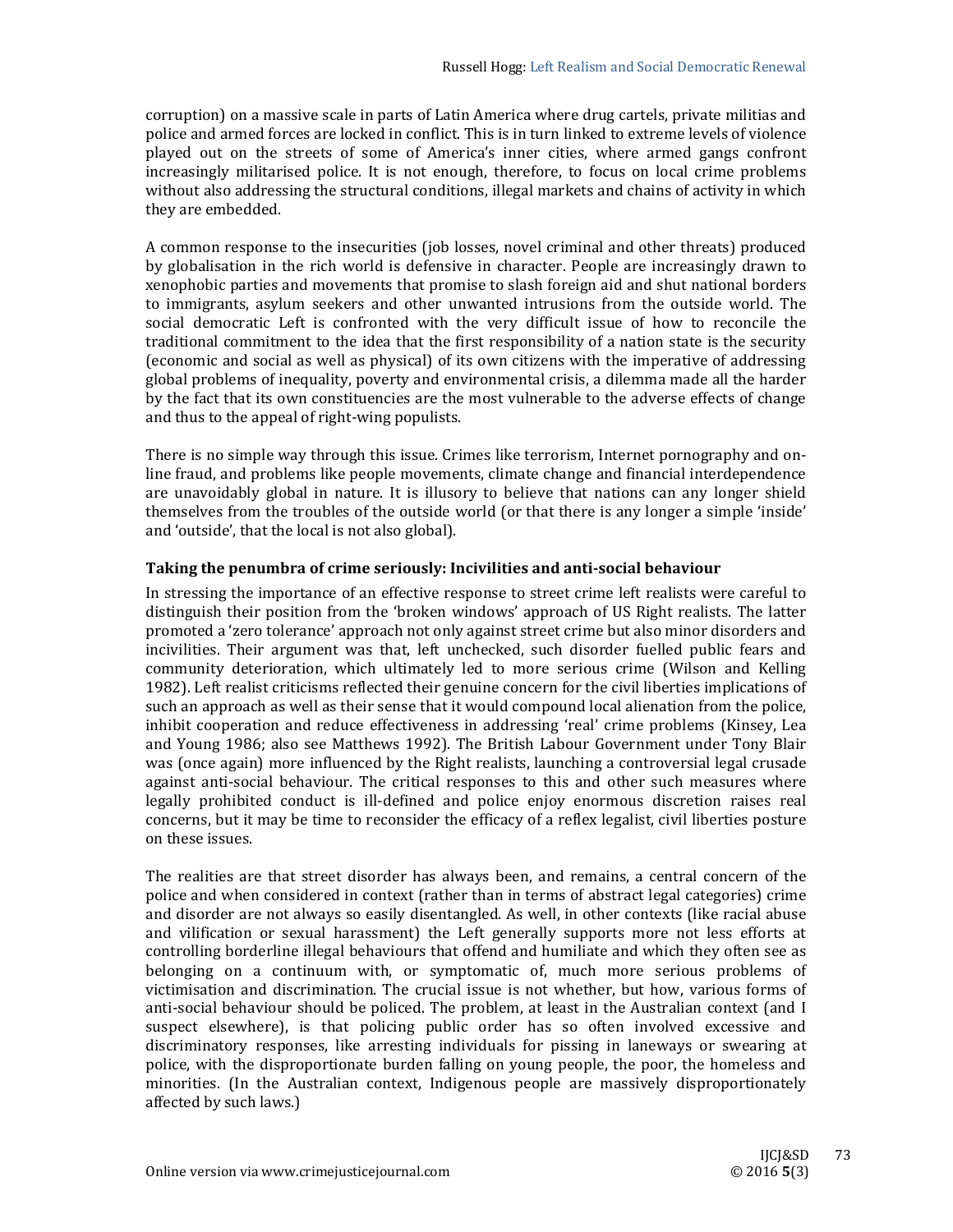Whilst recognising these problems it is possible to affirm the importance of civility in everyday life, seek to recast meanings and priorities in sanctioning it and expose the grosser, genuinely threatening (and often racialised and gendered) forms of incivility that are currently unpoliced or under-policed. There have been some recent examples in Australia of private citizens using their cell phones to capture the racial intimidation of travellers or workers on public transport and passing them on to police or mainstream media outlets. Irrespective of whether or not such citizen 'policing' should lead to prosecutions or formal intervention of some kind, it might feed into a progressive redrawing of the normative contours of discussion and sanctioning practices around anti-social behaviour. Realists should also highlight the utter hypocrisy of those on the Right who attack racial vilification laws as violations of free speech whilst showing utter indifference to the vast numbers of poor, young and minority individuals who are tossed into police cells on a daily basis for much more trivial violations of offensive language and behaviour laws. 

There is another level on which this debate should also be engaged. In other circumstances, like for example tax avoidance by corporations or the rich, the legalist argument of strict compliance is habitually trotted out as a sufficient answer to every claim of improper conduct. Sticklers for the rule of law when it comes to their own conduct insist that it is enough that there has been no clearly established violation of the law. Questions of fairness and equity and (dis)respect for widely shared moral and social norms are simply not permitted to arise in these discussions. This is another discursive battleground on which Left realists might mount campaigns: to endeavour to invest concepts like anti-social behaviour with new and different meanings that capture what is often the genuinely (and seriously) anti-social character of behaviour engaged in by the big end of town, including tax avoidance, polluting local environments, and business practices that variously involve fraud, deception, intimidation, harassment, cheating workers of their entitlements, and so on (Croall 2009). As Croall points out, many of these activities have deeply corrosive impacts on community safety, public trust and the fabric of civic life, but they are missing entirely from debates around anti-social behaviour and the apparatus of knowledge and control directed at managing it.

The struggle here is to link such practices to larger political questions of fairness and justice and to lower the threshold for judging them in moral and social terms rather than solely by reference to formal legal criteria: in short, to define the deviancy of the powerful  $up$ . It is possible. In Britain in 2012, a social media campaign, carrying the tacit threat of boycotts, embarrassed Starbucks into voluntarily paying additional tax to the Inland Revenue (Ferguson 2012). The difficulty lies in moving beyond one-off campaigns such as this to generalise moral awareness and engender a more permanent shift in the common sense framing and public control and accountability of corporate (mis)conduct. The challenge is to forge a new moral economy that supports a re-ordering of state and society and a re-thinking of what, who and how we criminalise and dispense justice (Marquand 2015; Thompson 1993).

## **Re‐thinking realist critiques of administrative criminology**

Left realists have been harsh critics of 'administrative criminology' (see Matthews 2014: 12-15). These critiques go together with others directed at the growing role of risk, actuarialism, prevention and security in criminological discourse and policy agendas. All could be seen as symptoms of an increasingly dominant managerialist politics, which has also infected social democracy. While it is important to avoid fetishising numbers (Young 2011: 44), it is also necessary to recognise the essential role numbers play in political and criminological debates and in the practice of modern government (Rose 1991). Statistics and other forms of quantification are political artefacts, but they are no less significant or necessary for that. In some areas, the problem is a critical shortage of the forms of numericisation that play an important role in problematising particular issues. For many years, the governments in the USled Coalition that invaded Afghanistan and Iraq after 9/11 engaged in a calculated process of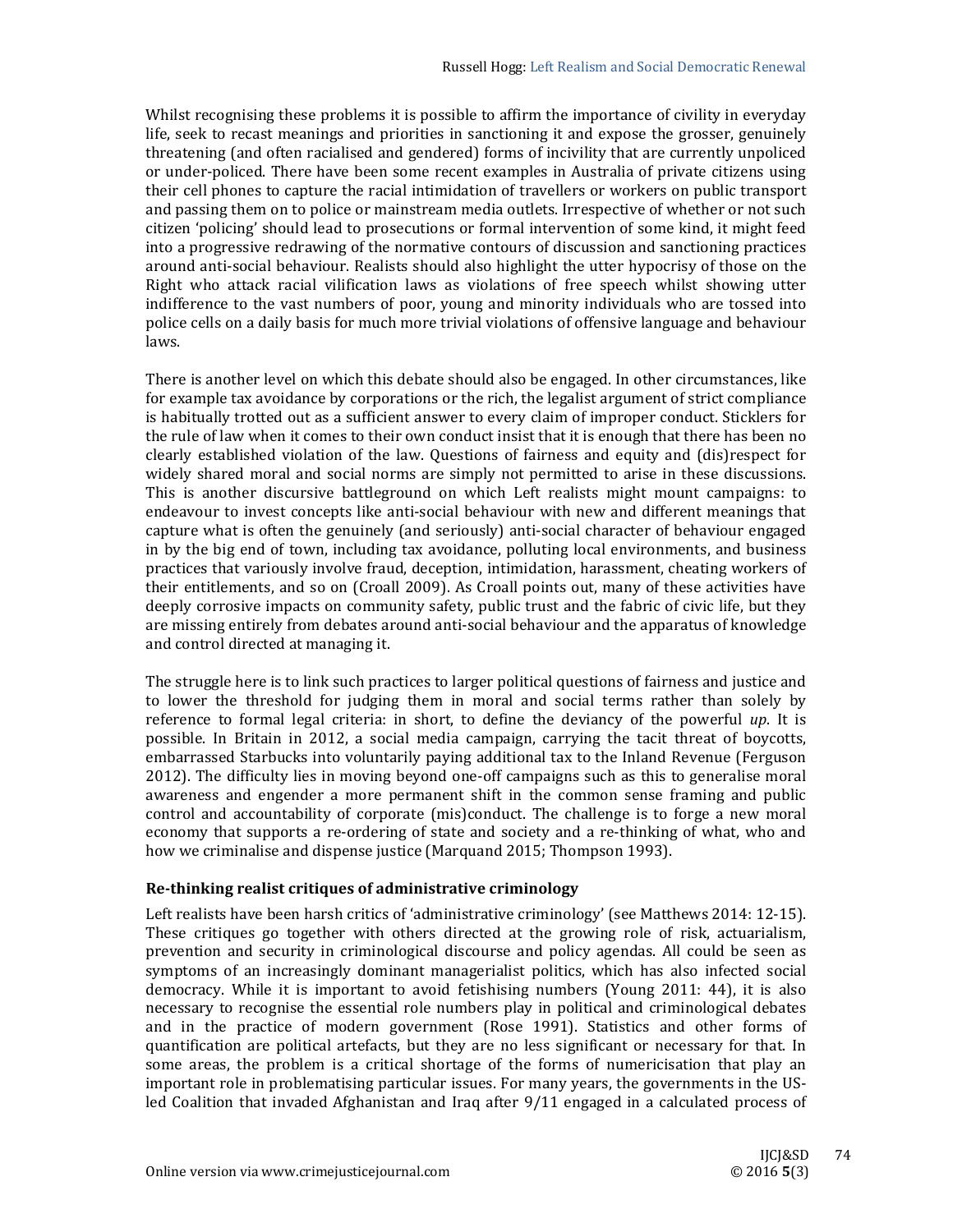denial in relation to civilian casualties by simply choosing not to know ('We don't do body counts' said US General Tommy Franks, a line echoed by government officials in Britain and Australia). The task was left to NGOs (like Iraq Body Count in the UK: https://www.iraqbodycount.org/) to collect and disseminate information on war casualties and lift the fog of political denial.

Recent police killings of Afro-American men in the US, beginning with the shooting death of Michael Brown, a young Black man, in Ferguson, Missouri in August 2014 have led to riots and prompted widespread public soul-searching. Those seeking statistics on the incidence of such killings each year in the US quickly discovered that no accurate count was available. The FBI keeps some figures but local police forces are not mandated to provide the data. It is impossible, therefore, to readily assemble a national picture, a reliable knowledge of how many there are, which police forces are involved, the race and other characteristics of victims, and trends over time. Police killings are a symptom of problems that run deeper and a potential trigger to inquiry and reform. The Department of Justice investigation prompted by Brown's killing and the subsequent riots confirmed the existence of a general pattern of oppressive, discriminatory treatment of the poor and minorities at the hands of the local criminal justice system in Ferguson, and by implication in other inner city areas of America with large Black populations and grave levels of poverty. Numbers can be a vital tool in making the hidden visible, in commanding public attention and in building political pressure for change.

In 2014 US Democratic congressman John Conyers introduced a corporate crime bill, the *Corporate Crime Database Act*, which would, if enacted, require the US Department of Justice to establish a central, publicly accessible database recording all criminal, civil and administrative proceedings against corporations in the US. A small step if it were to succeed, but a not insignificant one, given the substantial silence on corporate crime in public and political discourse. Crime statistics are socially produced but this does not detract from their powerful role in the construction of crime as a social problem, in delineating its meanings and conferring a certain coherent shape on disparate phenomena, making it possible for journalists, politicians and criminologists to talk in common sense terms about *the* crime problem, to map its locations, produce tables and graphs of crime trends and convey implicit ideas about the social profiles of offenders. Public discourse is organised and coheres around these common sense understandings and concerns.

There is something that might be usefully called a 'crime complex', an apparatus of power/knowledge in Foucault's sense. It comprises the core enforcement and knowledgeproducing agencies (police, courts, corrections); government statistical and research bureaux that collate and publish crime data, undertake victim surveys and other policy-relevant research; opinion-shaping institutions and practices (like media, polling organisations, and so on); and a growing array of commercial industries with interests in managing crime problems (insurance, private security). Administrative criminology and the many tools of crime measurement and visualisation are integral parts of the 'crime complex'. The complex is not monolithic in nature. Agencies and actors within it do not consciously collude to produce a uniform picture. Rather, relationships are symbiotic. Institutionalised interdependencies tend to ensure, for example, that statistics of recorded crime (such as the FBI Index) are widely reported by media, consumed by the public and utilised by government. They make it possible to speak credibly about the general state of crime, whether it is increasing or not, and which types of crime in particular are contributing to these trends. It is a sort of moral barometer of the state of the nation that shapes public attitudes and guides policy. Such is the ritualistic character of such processes that few are led to ask how such forms of knowledge are constituted and what they include and exclude. The effect is to reproduce a dominant, common sense knowledge and understanding of the crime problem which circulates in self-perpetuating, selfreinforcing fashion within the crime complex itself and the wider society and in turn shapes other opinion-forming processes (like questions in polls and focus groups that predetermine the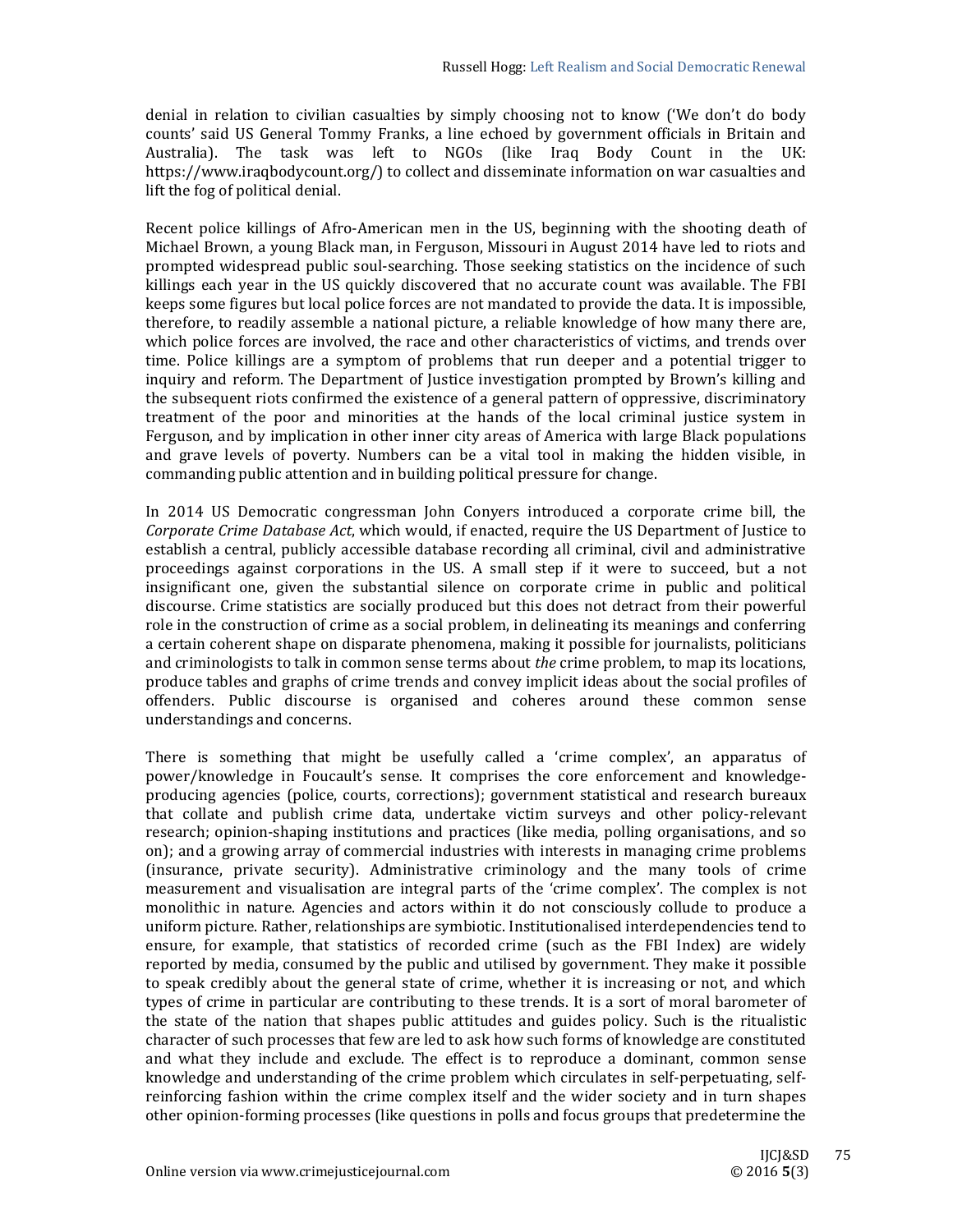crime problem about which members of the public are prompted to express their fears and concerns). 

The striking feature of the crime complex is that so much crime, and certainly most of the crimes and harms perpetrated by the powerful (corporations and the wealthy), is systematically excluded from it. Although not necessarily exempt from regulation in some form (usually of a sparing, non-stigmatising nature), anyone wishing to produce a coherent picture (of incidence, trends, and so on) would need to trawl through the annual reports and other archives of multiple bureaucracies with widely varying regulatory responsibilities, operating philosophies and rules for counting and reporting illegal behaviour. Substantial labour would be required to even begin to construct what would still be at best a radically incomplete, patchwork knowledge of the universe of white collar and corporate criminal activity and the modes of justice to which it is subject. Such a diffuse institutional pattern and opaque body of knowledge is antithetical to simple representation according to the 'rules' and routines governing the organisation of the public discourse on crime in the crime complex. Great swathes of serious criminal wrongdoing consequently elude popular everyday representation and understandings of *the* crime problem.

Despite Edwin Sutherland's (1949) efforts to expose the criminological blindness to white collar crime and the long and fruitful tradition of research and theory he initiated, the crime complex remains almost completely impervious to it. White collar and corporate crime may be a thriving research area but as a special topic or sectional interest only that largely remains outside the criminological mainstream and its routine habits of thought, characteristic ways of talking and institutionalised knowledge-producing processes.

Conyers' bill was a modest attempt to make a small dent in this power/knowledge edifice. Left realist energies might be better expended on supporting and further developing such initiatives – initiatives that aim to reconstruct the crime complex along progressive lines – than on rehearsing critiques of 'administrative' criminology, which is a soft theoretical target but a much harder political nut to crack. This is a struggle over common sense attitudes and beliefs and the often mundane bureaucratic practices and processes that shape and maintain them. It is of more than trivial political significance because common sense concerning crime and control is insinuated in the circuits of ideological and cultural power through which social relations of dominance and subordination are maintained and the structures of authority supporting them legitimised. It is, in other words, an important element in hegemonic power relations.

## **Conclusion: Searching for a good social democratic law and order story**

I am mindful that most of what I have argued relates to challenges for the future although I hope some practical pathways for developing a fresh social democratic approach to crime have been suggested. But is it mostly just wishful thinking? In these times it is easy to share Gramsci's 'pessimism of the intellect' and not so easy to summon his 'optimism of the will'. Yet political renewal does depend upon just such a recovery of hope, confidence and vision. Some heart at least should be taken from work on comparative political economy and penal policy (Lacey 2008; Pratt et al. 2005) which reveals that not all countries and regions have been on the same political (and punitive) trajectory. In particular, it tells a quite hopeful, 'big picture' story about crime, justice and social democracy in the Nordic world (Sweden, Denmark, Norway and Finland). 

The Nordic experience shows that taxing heavily to invest generously in the education, health and social well-being of citizens, far from being a drag on economic vitality, may support highly productive, prosperous, creative, inclusive and safe societies. On all of these criteria, the Nordic countries not only compete with but also significantly outperform their market liberal counterparts in the Anglo world. This is not to idealise these societies or suggest they are without their own problems, challenges and shortcomings, let alone hold them up as a model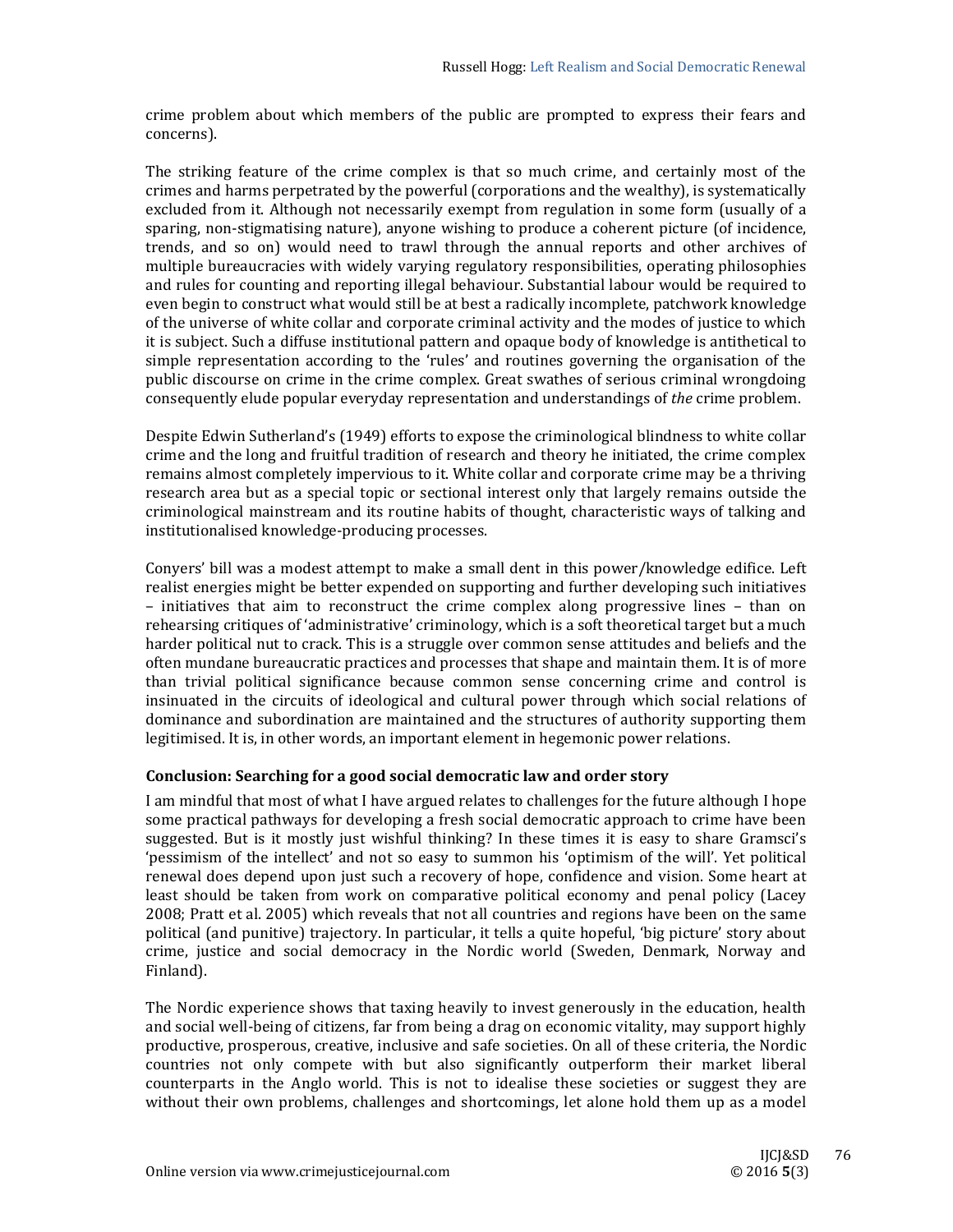that can be imitated elsewhere. Rather, the fundamental point is they give the lie to neo-liberal orthodoxy that there is no alternative but to embrace free markets and small government and accept inevitable trade-offs between social inclusivity and economic success (with the corollary that those for whom the market has no use will be subject to an ever-expanding apparatus of punitive controls).

They show there are proven alternative paths to a 'sustaining society' (Currie 2012): a society that is (more) egalitarian, prosperous, innovative, tolerant and safe, and at the same time sparing in its reliance on criminalisation and penal repression (Pratt and Eriksson 2013). They should encourage us not to imitate them but to imagine alternative futures and draw on our own political traditions to build them.

*Correspondence*: Professor Russell Hogg, Faculty of Law, School of Justice, Crime and Justice Research Centre, Queensland University of Technology, 2 George Street, Brisbane QLD 4000, Australia. Email: russell.hogg@qut.edu.au

## **References**

- Allen R and Stern V (2007) *Justice Reinvestment: A New Approach to Crime and Justice*. London: International Centre for Prison Studies.
- Bales WD and Nagin DS (eds) (2011) *Criminology and Public Policy* 10(3): Special Issue on Justice Reinvestment.
- Blair T (2010) *A Journey*. London: Hutchinson.
- Bosworth M and Hoyle C (2011) What is criminology? An introduction. In Bosworth M and Hoyle C (eds) What is *Criminology*?: 1-11. Oxford: Oxford University Press.
- Brown D (2002) 'Losing my religion': Reflections on critical criminology in Australia. In Carrington K and Hogg R (eds) *Critical Criminology: Issues, Debates, Challenges*: 73‐113. Cullompton, Devon: Willan.
- Brown D (2011) The global financial crisis: Neo-liberalism, social democracy and criminology. In Bosworth M and Hoyle C (eds) *What is Criminology?*: 76-94. Oxford: Oxford University Press.
- Brown D, Schwartz M and Boseley L (2012) The promise of justice reinvestment. *Alternative Law Journal* 37(2): 96‐102.
- Canovan M (1999) Trust the people! Populism and the two faces of democracy. *Political Studies* 47(1): 2-16. DOI: 10.1111/1467-9248.00184.
- Carlen P (2011) Against evangelism in academic criminology: For criminology as an academic art. In Bosworth M and Hoyle C (eds) What is *Criminology*?: 95-108. Oxford: Oxford University Press.
- Coggan P (2013) *The Last Vote: The Threats to Western Democracy.* Allen Lane.
- Croall H (2009) Community safety and economic crime. *Criminology and Criminal Justice* 9(2): 165‐185. DOI: 10.1177/1748895809102551.
- Currie E (1985) *Confronting Crime: An American Challenge*. New York: Pantheon Books.
- Currie E (2009) *The Roots of Danger: Violent Crime in Global Perspective.* Upper Saddle River: Prentice Hall.
- Currie E (2012) The sustaining society. In Carrington K, Ball M, O'Brien E and Tauri J (eds) *Crime, Justice and Social Democracy: International Perspectives*: 3‐15. Houndmills: Palgrave Macmillan.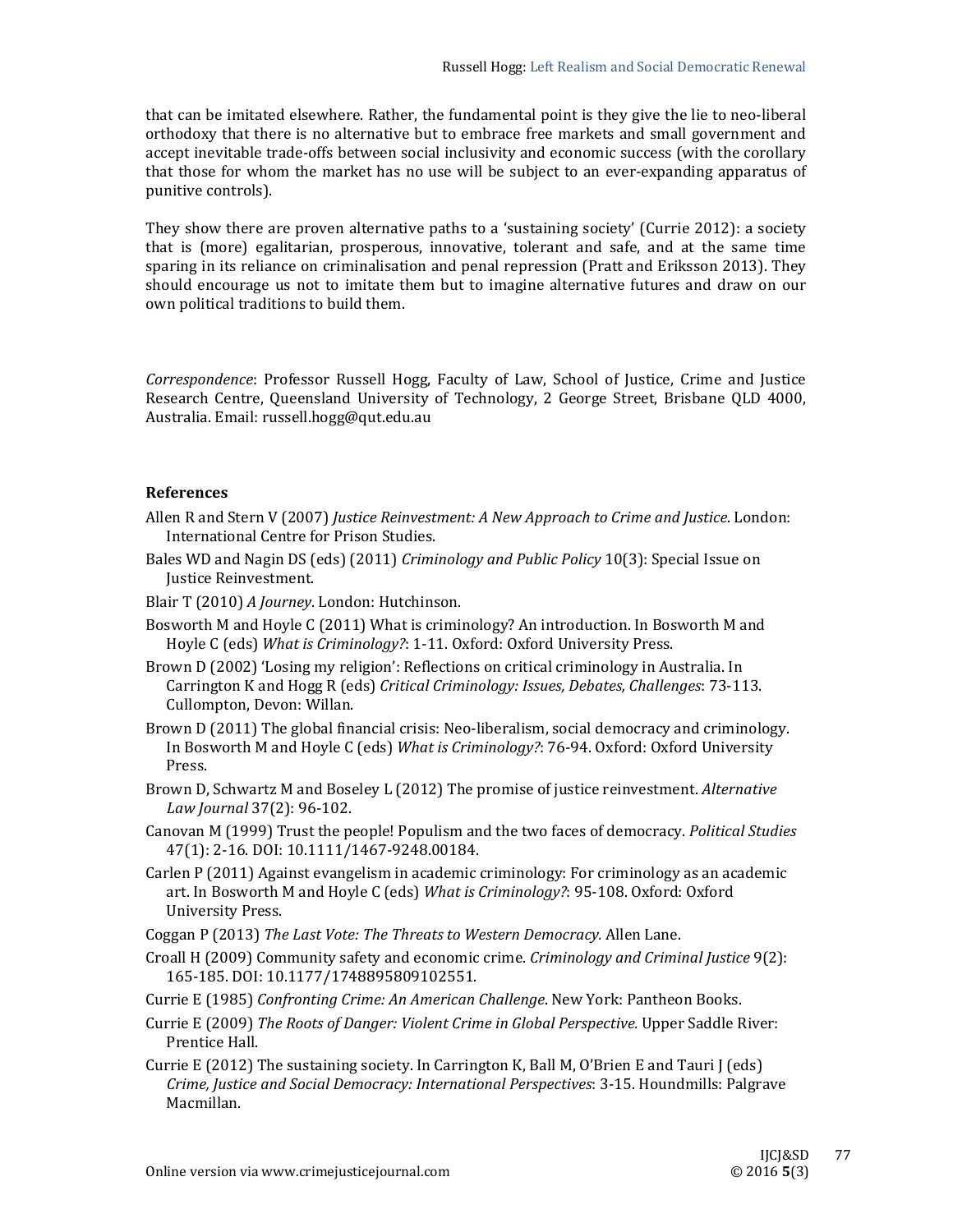Davis M (1992) *City of Quartz*. London: Vintage.

- DeKeseredy W and Schwartz M (2010) *Crime, Law and Social Change* 54(2): Special issue: The Present and Future of Left Realism.
- DeKeseredy W and Schwartz M (2012) Left realism. In DeKeseredy W and Dragiewicz M (eds) *Routledge Handbook of Critical Criminology*: 105‐116*.* New York: Routledge.
- Dionne D (2012) *Our Divided Political Heart: The Battle for the American Idea in an Age of Discontent*. New York: Bloomsbury.
- Ferguson A (2012) Starbucks and 2 Day FM's trial by social media. Sydney Morning Herald, 11 December: 1.
- Ferguson C (2012) Inside Job. Oxford: Oneworld.
- Gamble A (1988) *The Free Economy and the Strong State: The Politics of Thatcherism*. London: Macmillan.
- Genn H (1988) Multiple victimisation. In Maguire M and Pointing J (eds) *Victims of Crime: A New* Deal?: 90-100. Milton Keynes: Open University Press.
- Gramsci A (1971) *Selections from the Prison Notebooks*. London: Lawrence and Wishart.
- Haidt J (2013) *The Righteous Mind: Why Good People Are Divided by Politics and Religion*. London: Penguin.
- Hall S (1979) *Drifting into a Law and Order Society*: *Cobden Trust Human Rights Day Lecture*. London: Cobden Trust.
- Hall S, Critcher C, Jefferson T, Clarke J and Roberts B (1978) *Policing the Crisis: Mugging, The State and Law and Order*, 2nd edn. Houndmills: Palgrave Macmillan.
- Hall S, Massey D and Rustin M (2013) After Neoliberalism: Analysing the present. In Hall S, Massey D and Rustin M (eds) *After Neoliberalism: The Kilburn Manifesto*: 3‐19*.* London: Soundings.
- Hay C (2007) Why We Hate Politics. Cambridge: Polity.
- Hogg R (1988) Taking crime seriously: Left realism and Australian criminology. In Findlay M and Hogg R (eds) *Understanding Crime and Criminal Justice*: 24-51. North Ryde: Law Book Co.
- Hogg R (2013a) Punishment and 'the people': Rescuing populism from its critics. In Carrington K, Ball M, O'Brien E and Tauri J (eds) *Crime, Justice and Social Democracy*: *International Perspectives*: 105-119. Houndmills: Palgrave Macmillan
- Hogg R (2013b) Populism, law and order and the crimes of the 1%. *International Journal for Crime and Justice* 2(1): 113‐131. DOI: 10.5204/ijcjsd.v2i1.96.
- Jones T, MacLean B and Young J (1986) *The Islington Crime Survey*. Aldershot: Gower.
- Judt T (2010) *Ill Fares the Land: A Treatise on our Present Discontents*. London: Allen Lane.
- Kampfner J (2010) *Freedom for Sale: How We Made Money and Lost Our Liberty*. London: Pocket Books.
- Kinsey R, Lea J and Young J (1986) *Losing the Fight against Crime*. Oxford: Basil Blackwell.
- Lacey N (2008) The Prisoners Dilemma. Cambridge: Cambridge University Press.

Laclau E (2007) On Populist Reason. London: Verso.

- Lea J (2002) *Crime and Modernity*. London: Sage.
- Lea J and Young J (1984) What is to be Done about Law and Order? Harmondsworth: Penguin.
- Lowman J and MacLean B (1992) *Realist Criminology: Crime Control and Policing in the 1990s*. Toronto: University of Toronto Press.
- Marquand D (2015) *Mammon's Kingdom: An Essay on Britain, Now*. London: Penguin.
- Mason P (2013) *Why it's Still Kicking Off Everywhere: The New Global Revolutions*, 2nd edn. London: Verso.
- Matthews R and Young J (1986) *Confronting Crime*. London: Sage.